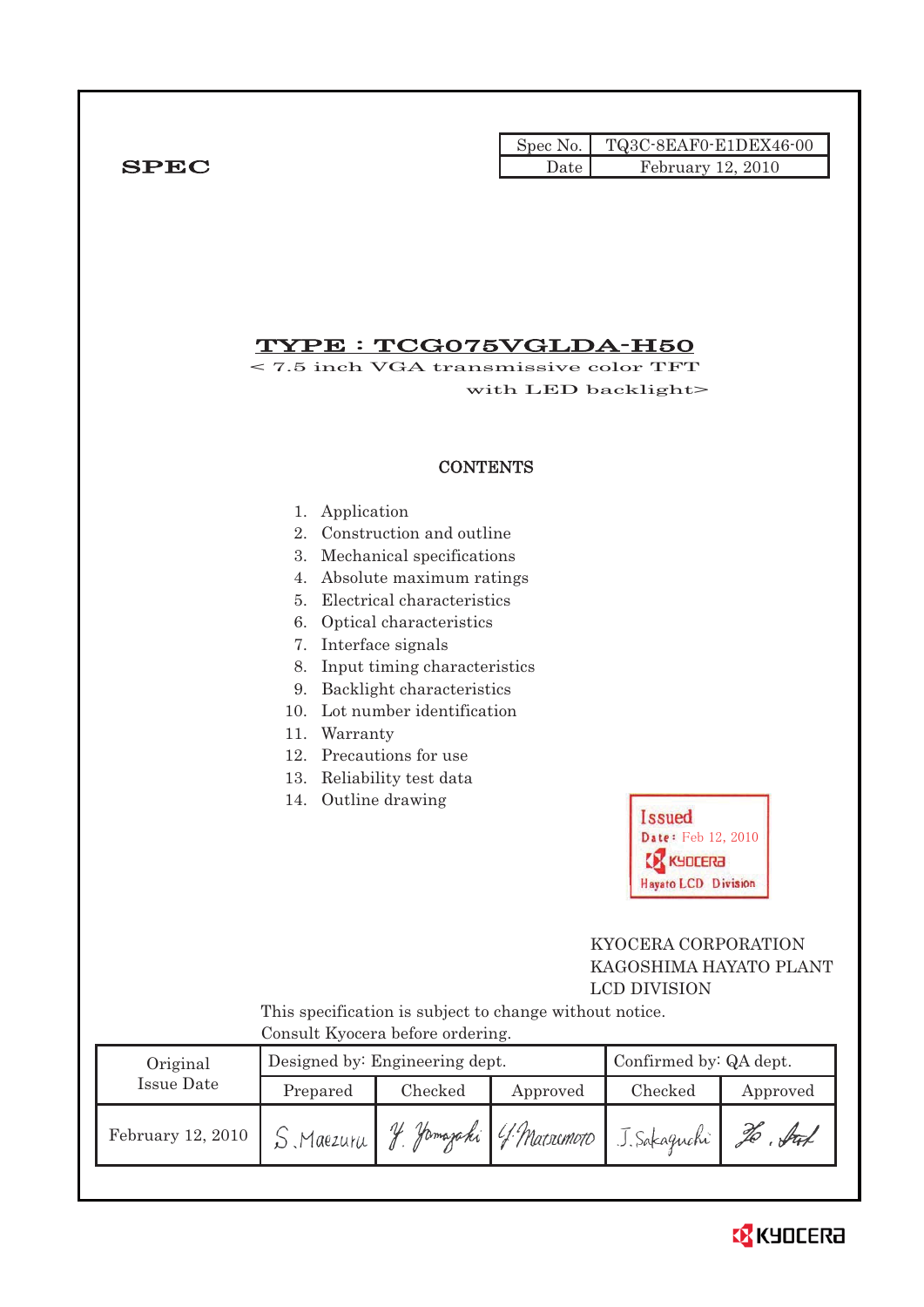| Spec No.              | Part No.        | Page |
|-----------------------|-----------------|------|
| TQ3C-8EAF0-E1DEX46-00 | TCG075VGLDA-H50 |      |

# Warning

- 1. This Kyocera LCD module has been specifically designed for use only in electronic devices and industrial machines in the area of audio control, office automation, industrial control, home appliances, etc. The module should not be used in applications where the highest level of safety and reliability are required and module failure or malfunction of such module results in physical harm or loss of life, as well as enormous damage or loss. Such fields of applications include, without limitation, medical, aerospace, communications infrastructure, atomic energy control. Kyocera expressly disclaims any and all liability resulting in any way to the use of the module in such applications.
- 2. Customer agrees to indemnify, defend and hold Kyocera harmless from and against any and all actions, claims, damages, liabilities, awards, costs, and expenses, including legal expenses, resulting from or arising out of Customer's use, or sale for use, or Kyocera modules in applications.

# Caution

1. Kyocera shall have the right, which Customer hereby acknowledges, to immediately scrap or destroy tooling for Kyocera modules for which no Purchase Orders have been received from the Customer in a two-year period.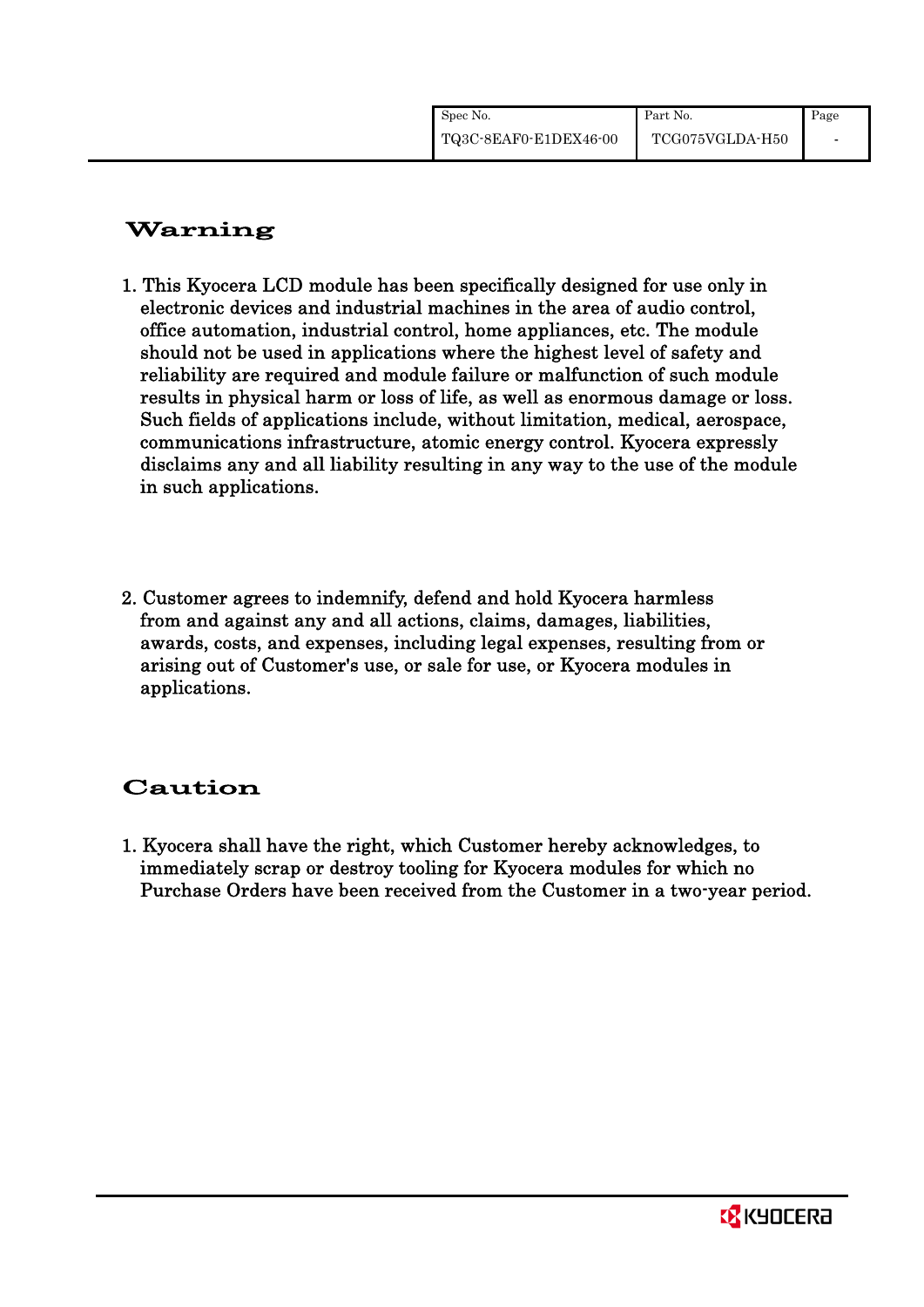|                  |      |            | Spec No.                                                                                      |                                      |  | Part No. |                         | Pag |
|------------------|------|------------|-----------------------------------------------------------------------------------------------|--------------------------------------|--|----------|-------------------------|-----|
|                  |      |            | ${\bf TQ3C\text{-}SEAF0\text{-}E1DEX46\text{-}00}$<br>$\operatorname{TCG075VGLDA\text{-}H50}$ |                                      |  |          |                         |     |
|                  |      |            |                                                                                               | Revision record                      |  |          |                         |     |
|                  |      |            | Designed by : Engineering dept.                                                               |                                      |  |          | Confirmed by : QA dept. |     |
|                  | Date | Prepared   | $\rm Checked$                                                                                 | Approved                             |  | Checked  | Approved                |     |
|                  |      |            |                                                                                               |                                      |  |          |                         |     |
|                  |      |            |                                                                                               |                                      |  |          |                         |     |
| ${\rm Rev. No.}$ | Date | $\rm Page$ |                                                                                               | $\label{eq:2} \textbf{Descriptions}$ |  |          |                         |     |
|                  |      |            |                                                                                               |                                      |  |          |                         |     |
|                  |      |            |                                                                                               |                                      |  |          |                         |     |
|                  |      |            |                                                                                               |                                      |  |          |                         |     |
|                  |      |            |                                                                                               |                                      |  |          |                         |     |
|                  |      |            |                                                                                               |                                      |  |          |                         |     |
|                  |      |            |                                                                                               |                                      |  |          |                         |     |
|                  |      |            |                                                                                               |                                      |  |          |                         |     |
|                  |      |            |                                                                                               |                                      |  |          |                         |     |
|                  |      |            |                                                                                               |                                      |  |          |                         |     |
|                  |      |            |                                                                                               |                                      |  |          |                         |     |
|                  |      |            |                                                                                               |                                      |  |          |                         |     |
|                  |      |            |                                                                                               |                                      |  |          |                         |     |
|                  |      |            |                                                                                               |                                      |  |          |                         |     |
|                  |      |            |                                                                                               |                                      |  |          |                         |     |
|                  |      |            |                                                                                               |                                      |  |          |                         |     |
|                  |      |            |                                                                                               |                                      |  |          |                         |     |
|                  |      |            |                                                                                               |                                      |  |          |                         |     |
|                  |      |            |                                                                                               |                                      |  |          |                         |     |
|                  |      |            |                                                                                               |                                      |  |          |                         |     |
|                  |      |            |                                                                                               |                                      |  |          |                         |     |
|                  |      |            |                                                                                               |                                      |  |          |                         |     |
|                  |      |            |                                                                                               |                                      |  |          |                         |     |
|                  |      |            |                                                                                               |                                      |  |          |                         |     |
|                  |      |            |                                                                                               |                                      |  |          |                         |     |
|                  |      |            |                                                                                               |                                      |  |          |                         |     |
|                  |      |            |                                                                                               |                                      |  |          |                         |     |
|                  |      |            |                                                                                               |                                      |  |          |                         |     |
|                  |      |            |                                                                                               |                                      |  |          |                         |     |
|                  |      |            |                                                                                               |                                      |  |          |                         |     |
|                  |      |            |                                                                                               |                                      |  |          |                         |     |
|                  |      |            |                                                                                               |                                      |  |          |                         |     |
|                  |      |            |                                                                                               |                                      |  |          |                         |     |
|                  |      |            |                                                                                               |                                      |  |          |                         |     |
|                  |      |            |                                                                                               |                                      |  |          |                         |     |
|                  |      |            |                                                                                               |                                      |  |          |                         |     |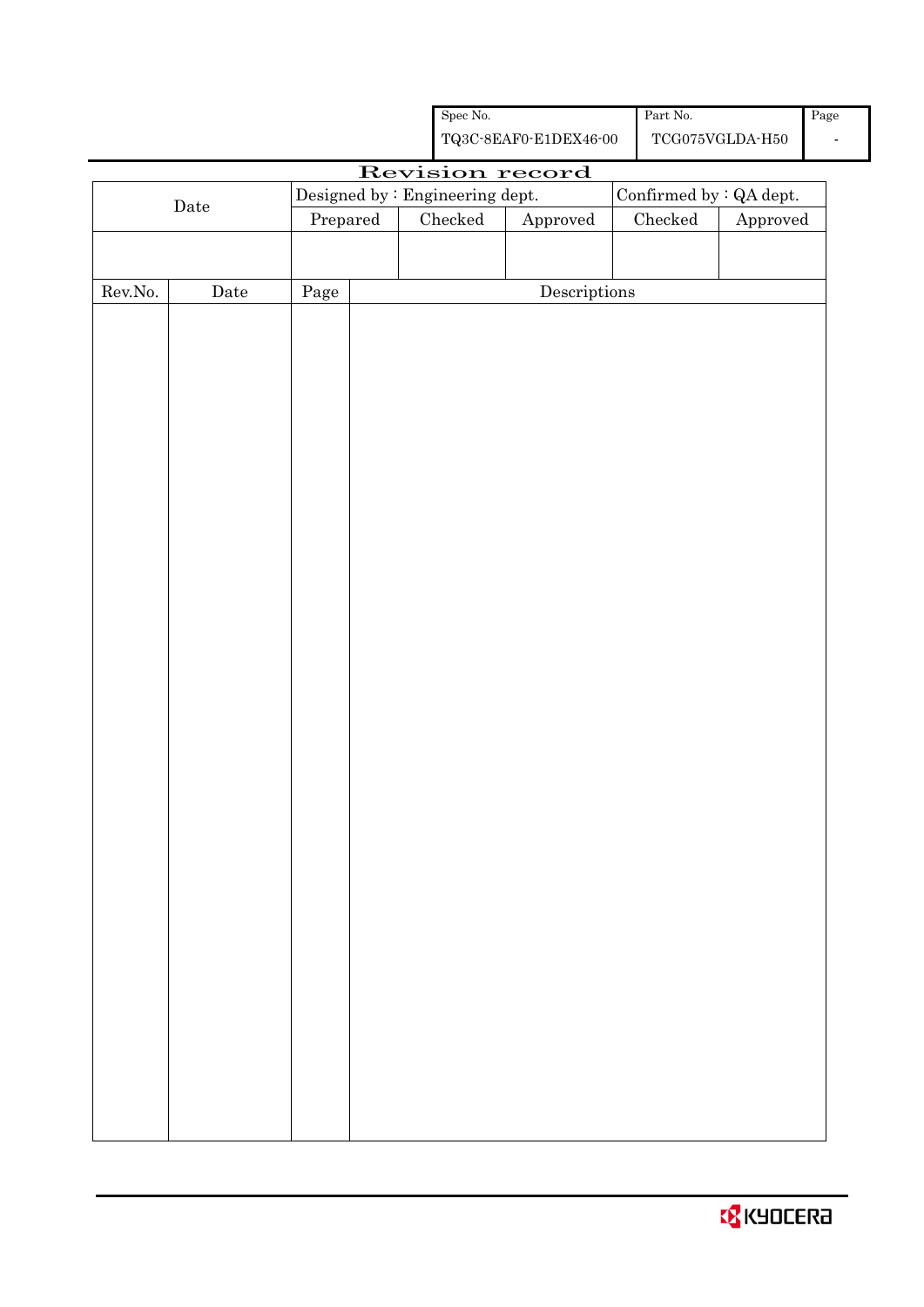### 1. Application

This document defines the specification of TCG075VGLDA-H50. (RoHS Compliant)

### 2. Construction and outline

| LCD.               | : Transmissive color dot matrix type TFT             |
|--------------------|------------------------------------------------------|
| Backlight system   | : LED                                                |
| Polarizer          | : Glare Low-reflection treatment                     |
| Additional circuit | : Timing controller, Power supply $(3.3V)$ input)    |
|                    | (without constant current circuit for LED Backlight) |

### 3. Mechanical specifications

| <b>Item</b>                | Specification                                               | Unit |
|----------------------------|-------------------------------------------------------------|------|
| Outline dimensions<br>- 1) | $173(W) \times 133(H) \times 4.4(D)$                        | mm   |
| Active area                | $151.68(W) \times 113.76(H)$<br>(18.9cm/7.5 inch(Diagonal)) | mm   |
| Effective viewing area     | $153.7(W)\times 115.8(H)$                                   | mm   |
| Dot format                 | $640 \times (B,G,R)(W) \times 480(H)$                       | dot  |
| Dot pitch                  | $0.079(W) \times 0.237(H)$                                  | mm   |
| 2)<br>Base color           | Normally White                                              |      |
| Mass                       | (205)                                                       | g    |

1) Projection not included. Please refer to outline for details.

2) Due to the characteristics of the LCD material, the color varies with environmental temperature.

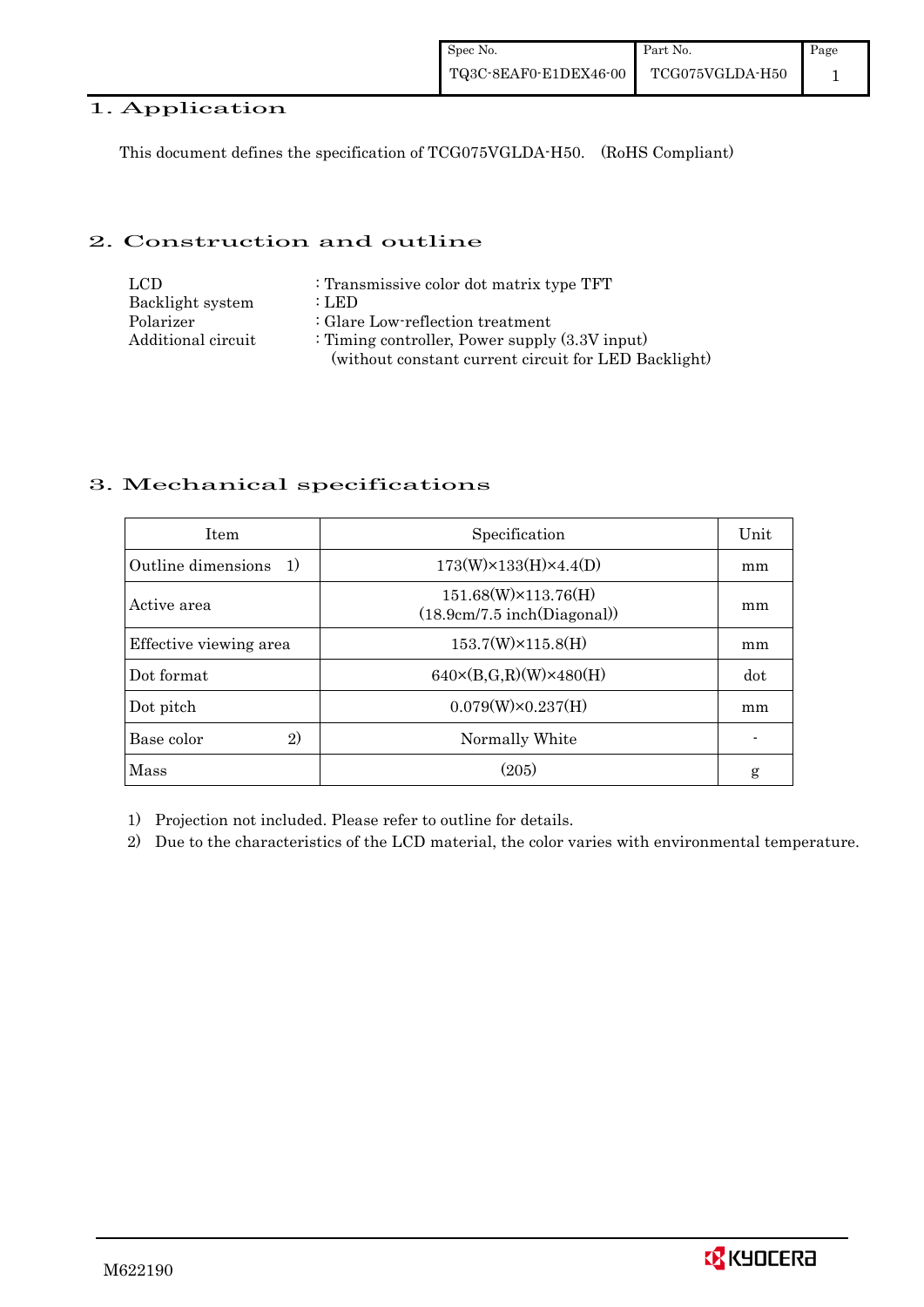#### 4. Absolute maximum ratings

4-1. Electrical absolute maximum ratings

| Item                 |         | Symbol       | Min.   | Max. | Unit |
|----------------------|---------|--------------|--------|------|------|
| Supply voltage       |         | $\rm V_{DD}$ |        | 4.0  |      |
| Input signal voltage |         | $\rm V_{IN}$ | $-0.3$ | 6.0  |      |
| LED forward current  | (2), 3) |              |        | 35   | mA   |

- 1) Input signal : CK,  $R0 \sim R5$ ,  $G0 \sim G5$ ,  $B0 \sim B5$ ,  $H_{\text{SYNC}}$ , Vsync, ENAB, R/L, U/D
- 2) For each "AN-CA"
- 3) Do not apply reversed voltage.

### 4-2. Environmental absolute maximum ratings

| Item                  |    | Symbol                  | Min.  | Max. | Unit        |
|-----------------------|----|-------------------------|-------|------|-------------|
| Operating temperature | 1) | Top                     | $-20$ | 70   | $\circ$ C   |
| Storage temperature   | 2) | <b>T</b> <sub>STO</sub> | $-30$ | 80   | $^{\circ}C$ |
| Operating humidity    | 3) | $H_{OP}$                | 10    |      | %RH         |
| Storage humidity      | 3) | $_{\mathrm{HSTO}}$      | 10    | 4.   | %RH         |
| Vibration             |    |                         | 5)    | 5)   |             |
| Shock                 |    |                         | 6)    | 6)   |             |

- 1) Operating temperature means a temperature which operation shall be guaranteed. Since display performance is evaluated at 25°C, another temperature range should be confirmed.
- 2) Temp. =  $-30^{\circ}$ C $<$ 48h, Temp. =  $80^{\circ}$ C $<$ 168h

 Store LCD at normal temperature/humidity. Keep them free from vibration and shock. An LCD that is kept at a low or a high temperature for a long time can be defective due to other conditions, even if the low or high temperature satisfies the standard. (Please refer to "Precautions for Use" for details.)

- 3) Non-condensing
- 4) Temp. $\leq 40^{\circ}$ C, 85%RH Max.

Temp.  $>40^{\circ}$ C, Absolute humidity shall be less than 85%RH at 40 $^{\circ}$ C.

5)

| Frequency       | $10\sim\!55\,\mathrm{Hz}$ | Acceleration value         |
|-----------------|---------------------------|----------------------------|
| Vibration width | $0.15$ mm                 | $(0.3{\sim}9~{\rm m/s^2})$ |
| Interval        | $10 - 55 - 10$ Hz         | 1 minutes                  |

 2 hours in each direction X, Y, Z (6 hours total) EIAJ ED-2531

6) Acceleration: 490 m/s2, Pulse width: 11 ms 3 times in each direction:  $\pm X$ ,  $\pm Y$ ,  $\pm Z$ EIAJ ED-2531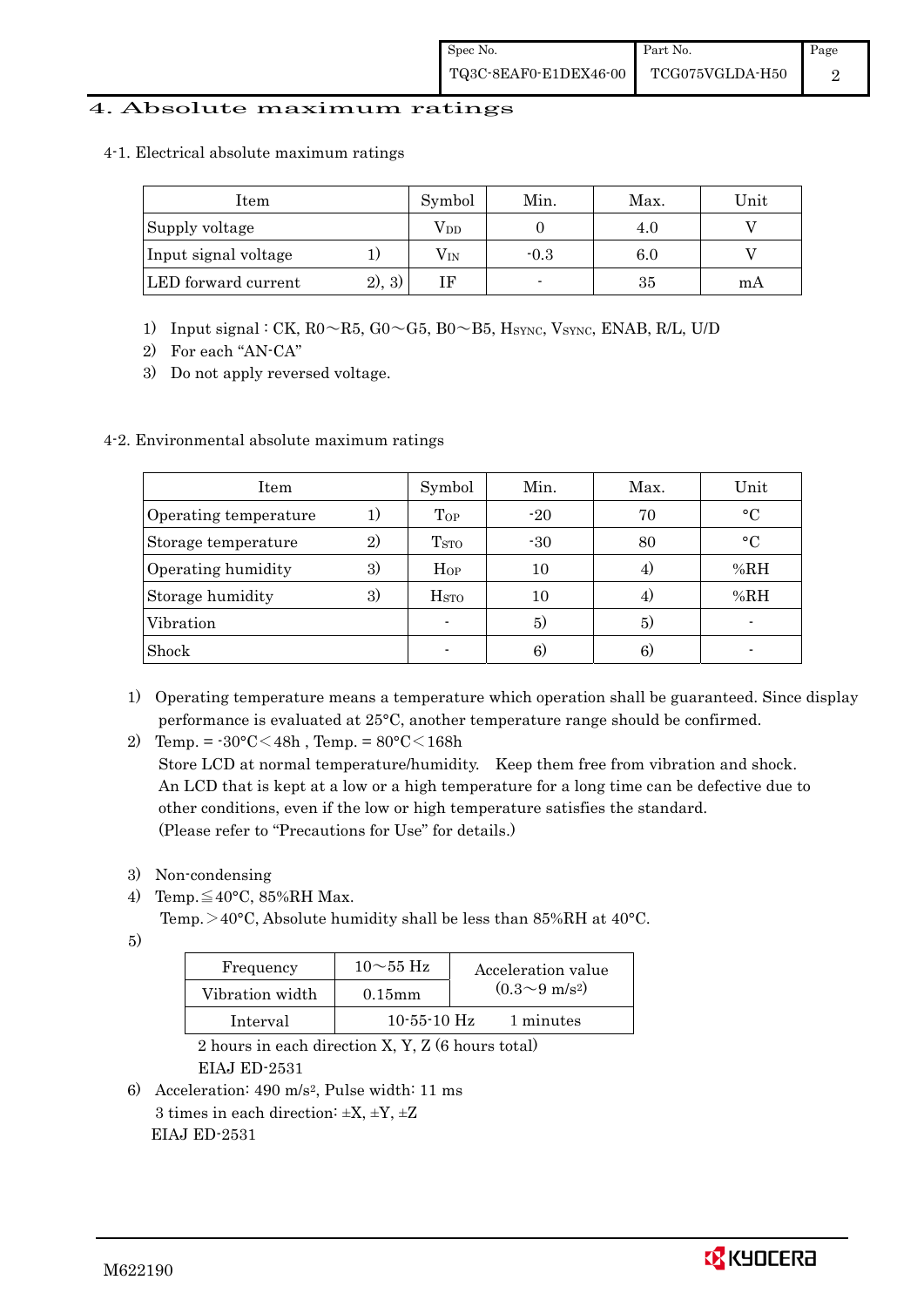| Spec No.              | Part No.        | Page |
|-----------------------|-----------------|------|
| TQ3C-8EAF0-E1DEX46-00 | TCG075VGLDA-H50 |      |

### 5. Electrical characteristics

|                                 |                        |                |                          |      | Temp. = $-20 \sim 70$ °C |         |
|---------------------------------|------------------------|----------------|--------------------------|------|--------------------------|---------|
| Item                            | Symbol                 | Condition      | Min.                     | Typ. | Max.                     | Unit    |
| Supply voltage                  | <b>V</b> <sub>DD</sub> | $\blacksquare$ | 3.0                      | 3.3  | 3.6                      | V       |
| Current consumption             | $_{\rm{LDD}}$          | 2)             |                          | 160  | 210                      | mA      |
| Permissive input ripple voltage | $\rm V_{RP}$           |                | $\overline{\phantom{0}}$ |      | 100                      | $mVp-p$ |
|                                 | $\rm V_{II}$           | "Low" level    | $\overline{0}$           |      | 0.3V <sub>DD</sub>       | V       |
| 3)<br>Input signal voltage      | $\rm V_{IH}$           | "High" level   | $0.7V_{DD}$              |      | <b>V</b> <sub>DD</sub>   |         |

1) V<sub>DD</sub>-turn-on conditions



2) Display pattern:



3) Input signal : CK,  $R0 \sim R5$ ,  $G0 \sim G5$ ,  $B0 \sim B5$ ,  $H_{\text{SYNC}}$ ,  $V_{\text{SYNC}}$ ,  $ENAB$ ,  $R/L$ ,  $U/D$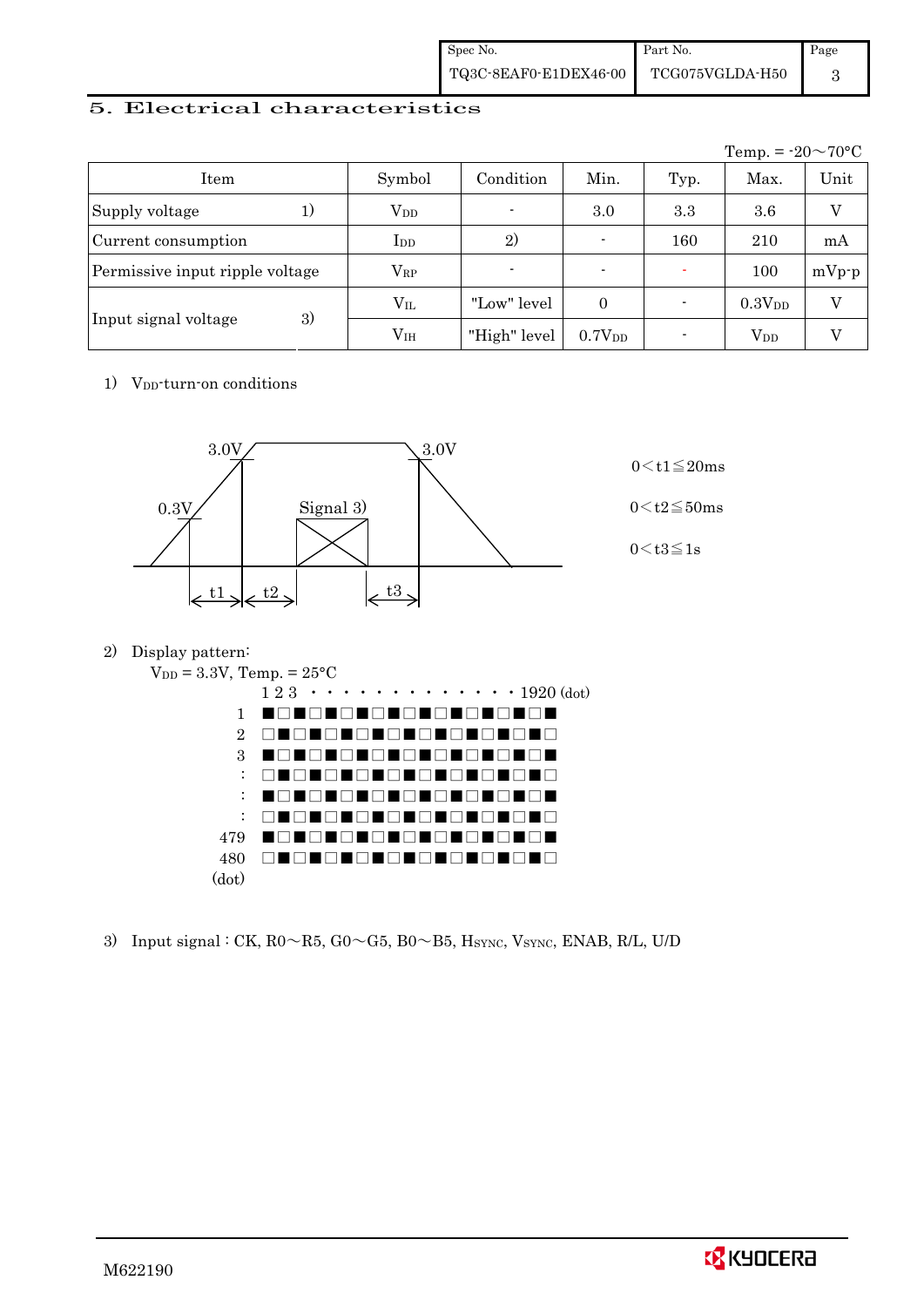## 6. Optical characteristics

| Measuring spot = $\phi$ 6.0mm, Temp. = 25°C |
|---------------------------------------------|
|---------------------------------------------|

| Item                                                                       |            | Symbol                      | Condition                   | Min.                     | Typ.  | Max.                     | Unit              |
|----------------------------------------------------------------------------|------------|-----------------------------|-----------------------------|--------------------------|-------|--------------------------|-------------------|
|                                                                            | Rise       | $\tau_r$                    | $\theta = \phi = 0^{\circ}$ | $\overline{a}$           | 15    |                          | ms                |
| Response time<br>Down                                                      |            | $\tau$ d                    | $\theta = \phi = 0^{\circ}$ | $\overline{a}$           | 20    |                          | ms                |
| Viewing angle range<br>View direction<br>$: 6$ o'clock<br>(Gray inversion) |            | $\theta$ upper              |                             | $\blacksquare$           | 80    |                          |                   |
|                                                                            |            | $\theta$ LOWER              |                             | $\blacksquare$           | 80    |                          | deg.              |
|                                                                            |            | $\phi$ LEFT                 | $CR \ge 5$                  | $\overline{\phantom{a}}$ | 80    | $\overline{\phantom{a}}$ |                   |
|                                                                            |            | $\phi$ right                |                             | $\overline{\phantom{a}}$ | 80    |                          | deg.              |
| Contrast ratio                                                             |            | CR                          | $\theta = \phi = 0^{\circ}$ | 300                      | 500   |                          |                   |
| <b>Brightness</b>                                                          |            | L                           | IF=13.5mA/Line              | (280)                    | (400) |                          | cd/m <sup>2</sup> |
| Red                                                                        |            | X                           | $\theta = \phi = 0^{\circ}$ | 0.55                     | 0.60  | 0.65                     |                   |
|                                                                            |            | y                           |                             | 0.31                     | 0.36  | 0.41                     |                   |
|                                                                            |            | $\mathbf X$                 |                             | 0.29                     | 0.34  | 0.39                     |                   |
| Chromaticity                                                               | Green<br>У | $\theta = \phi = 0^{\circ}$ | 0.54                        | 0.59                     | 0.64  |                          |                   |
| coordinates                                                                |            | $\mathbf X$                 | $\theta = \phi = 0^{\circ}$ | 0.10                     | 0.15  | 0.20                     |                   |
| Blue                                                                       |            | У                           |                             | 0.07                     | 0.12  | 0.17                     |                   |
|                                                                            |            | $\mathbf x$                 | $\theta = \phi = 0^{\circ}$ | 0.27                     | 0.32  | 0.37                     |                   |
|                                                                            | White      | $\mathbf y$                 |                             | 0.29                     | 0.34  | 0.39                     |                   |

### 6-1. Definition of contrast ratio

$$
CR(Contrast ratio) = \frac{Brightness with all pixels "White" }{Brightness with all pixels "Black" }
$$

#### 6-2. Definition of response time



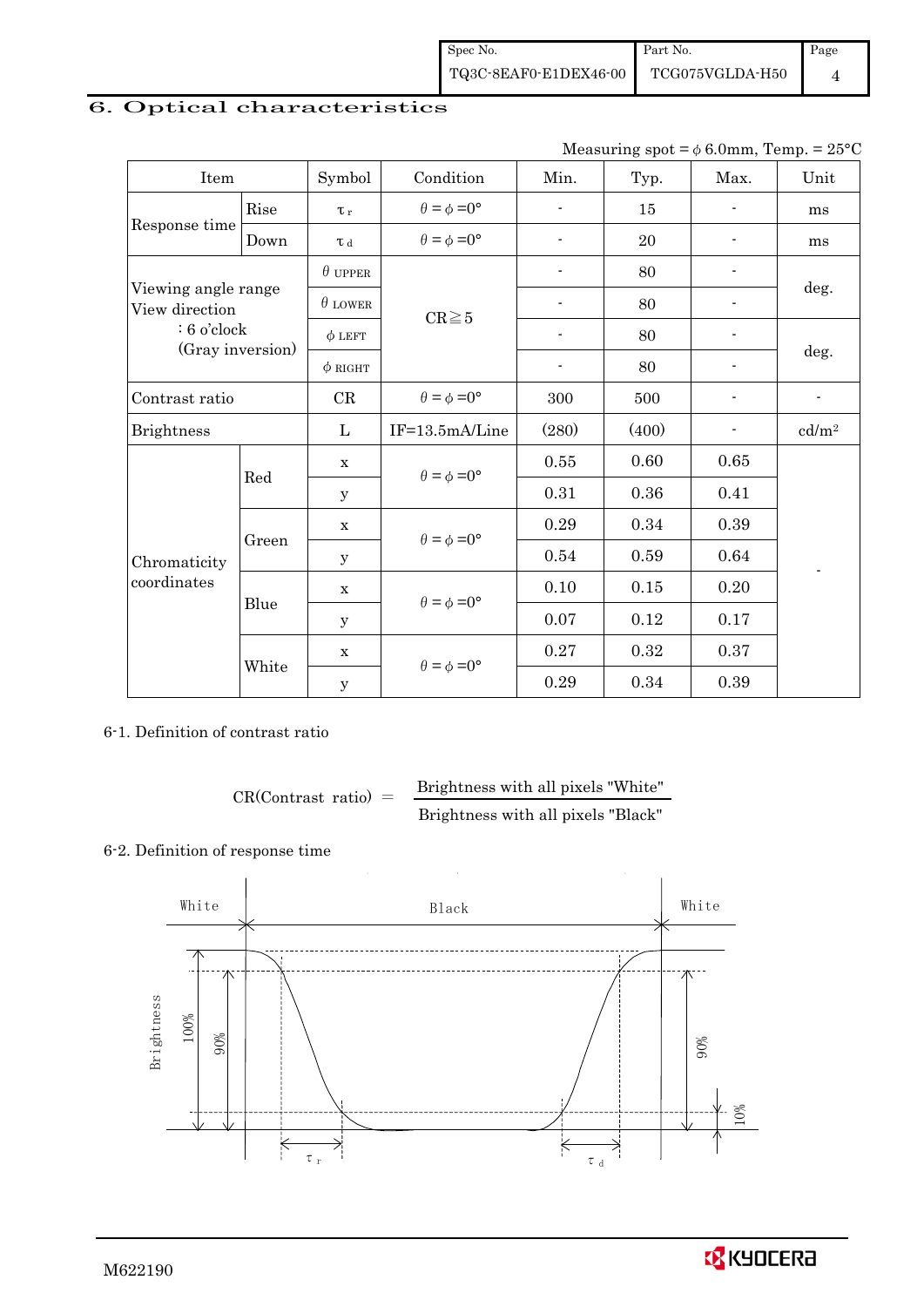

6-4. Brightness measuring points



- 1) Rating is defined on the average in the viewing area. (measured point  $1 \sim 5$ )
- 2) Measured 30 minutes after the LED is powered on. (Ambient temp.  $= 25^{\circ}$ C)

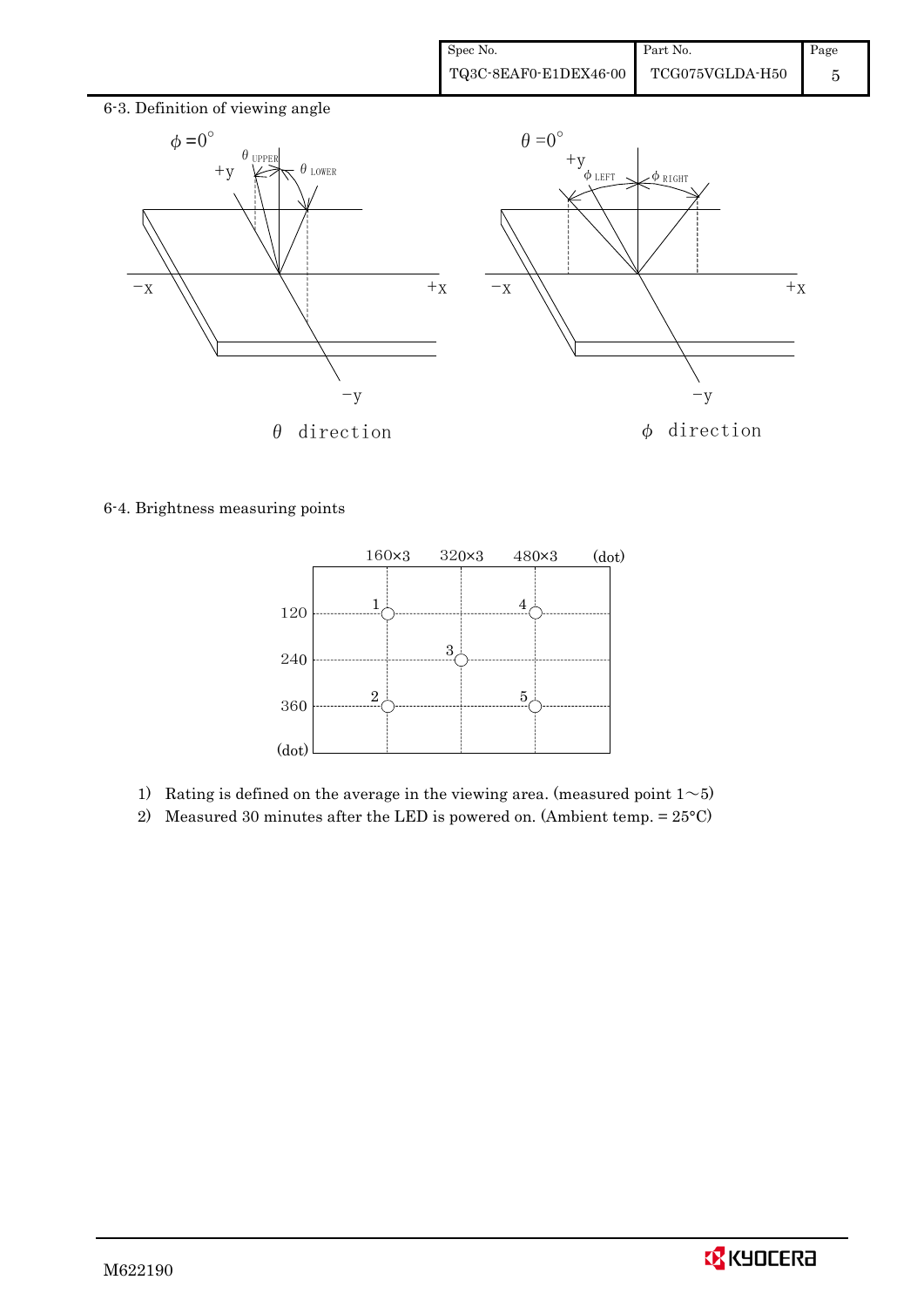# 7. Interface signals

| I |  |  |  |  |  |
|---|--|--|--|--|--|
|---|--|--|--|--|--|

| No.              | Symbol                   | Description                                                                      | I/O            | <b>Note</b> |
|------------------|--------------------------|----------------------------------------------------------------------------------|----------------|-------------|
| $\mathbf 1$      | <b>GND</b>               | <b>GND</b>                                                                       |                |             |
| $\,2$            | CK                       | Clock signal for sampling each data signal                                       | $\bf I$        |             |
| 3                | <b>H</b> <sub>SYNC</sub> | Horizontal synchronous signal (negative)                                         | $\bf I$        |             |
| $\overline{4}$   | $V_{\rm SYNC}$           | Vertical synchronous signal (negative)                                           | $\bf I$        |             |
| $\bf 5$          | <b>GND</b>               | <b>GND</b>                                                                       |                |             |
| $\,6\,$          | R <sub>0</sub>           | RED data signal (LSB)                                                            | $\rm I$        |             |
| $\overline{7}$   | R1                       | RED data signal                                                                  | $\rm I$        |             |
| $8\,$            | $\mathbf{R}2$            | RED data signal                                                                  | $\rm I$        |             |
| $\boldsymbol{9}$ | R3                       | RED data signal                                                                  | $\mathbf I$    |             |
| 10               | R4                       | RED data signal                                                                  | I              |             |
| 11               | R5                       | RED data signal (MSB)                                                            | $\bf I$        |             |
| 12               | <b>GND</b>               | <b>GND</b>                                                                       |                |             |
| 13               | G <sub>0</sub>           | GREEN data signal (LSB)                                                          | $\mathbf I$    |             |
| 14               | G <sub>1</sub>           | GREEN data signal                                                                | $\bf I$        |             |
| 15               | G <sub>2</sub>           | GREEN data signal                                                                | $\bf I$        |             |
| 16               | G <sub>3</sub>           | GREEN data signal                                                                | I              |             |
| 17               | G <sub>4</sub>           | GREEN data signal                                                                | $\rm I$        |             |
| 18               | G5                       | GREEN data signal (MSB)                                                          | $\bf I$        |             |
| 19               | <b>GND</b>               | <b>GND</b>                                                                       | $\blacksquare$ |             |
| 20               | B <sub>0</sub>           | BLUE data signal (LSB)                                                           | $\bf I$        |             |
| 21               | B1                       | BLUE data signal                                                                 | $\mathbf I$    |             |
| 22               | $\mathbf{B}2$            | BLUE data signal                                                                 | $\bf I$        |             |
| 23               | B <sub>3</sub>           | BLUE data signal                                                                 | $\bf I$        |             |
| 24               | B4                       | BLUE data signal                                                                 | $\bf I$        |             |
| 25               | B5                       | BLUE data signal (MSB)                                                           | I              |             |
| 26               | <b>GND</b>               | <b>GND</b>                                                                       |                |             |
| 27               | <b>ENAB</b>              | Signal to settle the horizontal display position (positive)                      | $\mathbf I$    | 1)          |
| 28               | $V_{DD}$                 | 3.3V power supply                                                                | $\frac{1}{2}$  |             |
| 29               | $V_{DD}$                 | 3.3V power supply                                                                |                |             |
| 30               | R/L                      | Horizontal display mode select signal<br>L: Normal, H: Left / Right reverse mode | I              | 2)          |
| 31               | U/D                      | Vertical display mode select signal<br>H: Normal, L: Up / Down reverse mode      | $\bf{I}$       | 2)          |
| 32               | NC                       | No connect                                                                       | $\rm I$        |             |
| 33               | CA1                      | Cathode 1                                                                        |                |             |
| 34               | CA2                      | Cathode 2                                                                        | $\overline{a}$ |             |
| 35               | CA <sub>3</sub>          | Cathode 3                                                                        |                |             |
| 36               | CA4                      | Cathode 4                                                                        |                |             |
| 37               | AN1                      | Anode 1                                                                          |                |             |
| 38               | AN2                      | Anode 2                                                                          | $\blacksquare$ |             |
| 39               | AN <sub>3</sub>          | Anode 3                                                                          |                |             |
| 40               | AN4                      | Anode 4                                                                          |                |             |

 ${\rm LCD~connector}~~:~{\rm IMSA}\mbox{-}9681{\rm S}\mbox{-}40{\rm A}\mbox{-}{\rm GF}~~({\rm IRISO})$ Recommended matching FFC or FPC : 0.5mm pitch

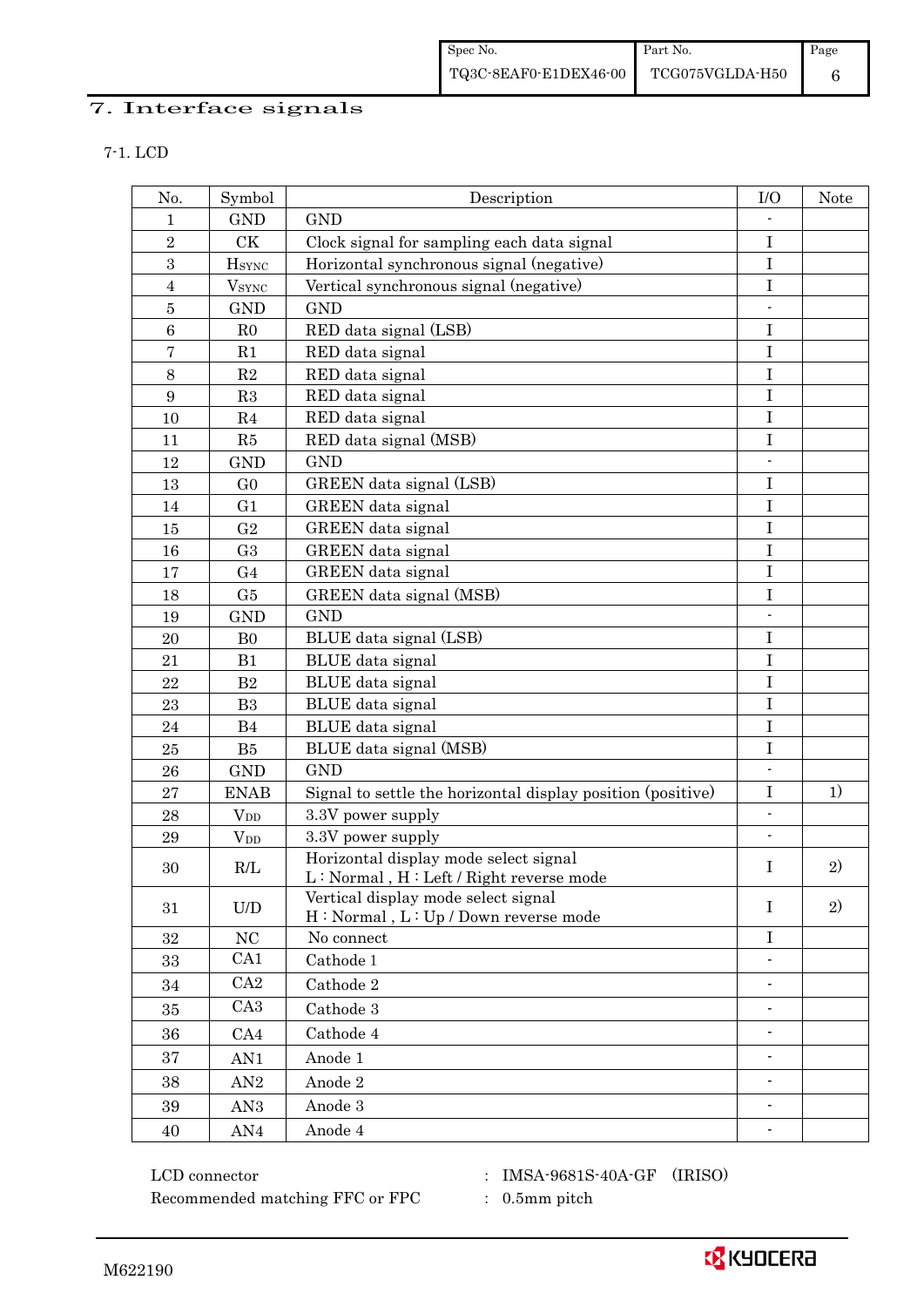| Spec No.              | Part No.        | Page |
|-----------------------|-----------------|------|
| TQ3C-8EAF0-E1DEX46-00 | TCG075VGLDA-H50 |      |

- 1) The horizontal display start timing is settled in accordance with a rising timing of ENAB signal. In case ENAB is fixed "Low", the horizontal start timing is determined. Don't keep ENAB "High" during operation.
- 2)



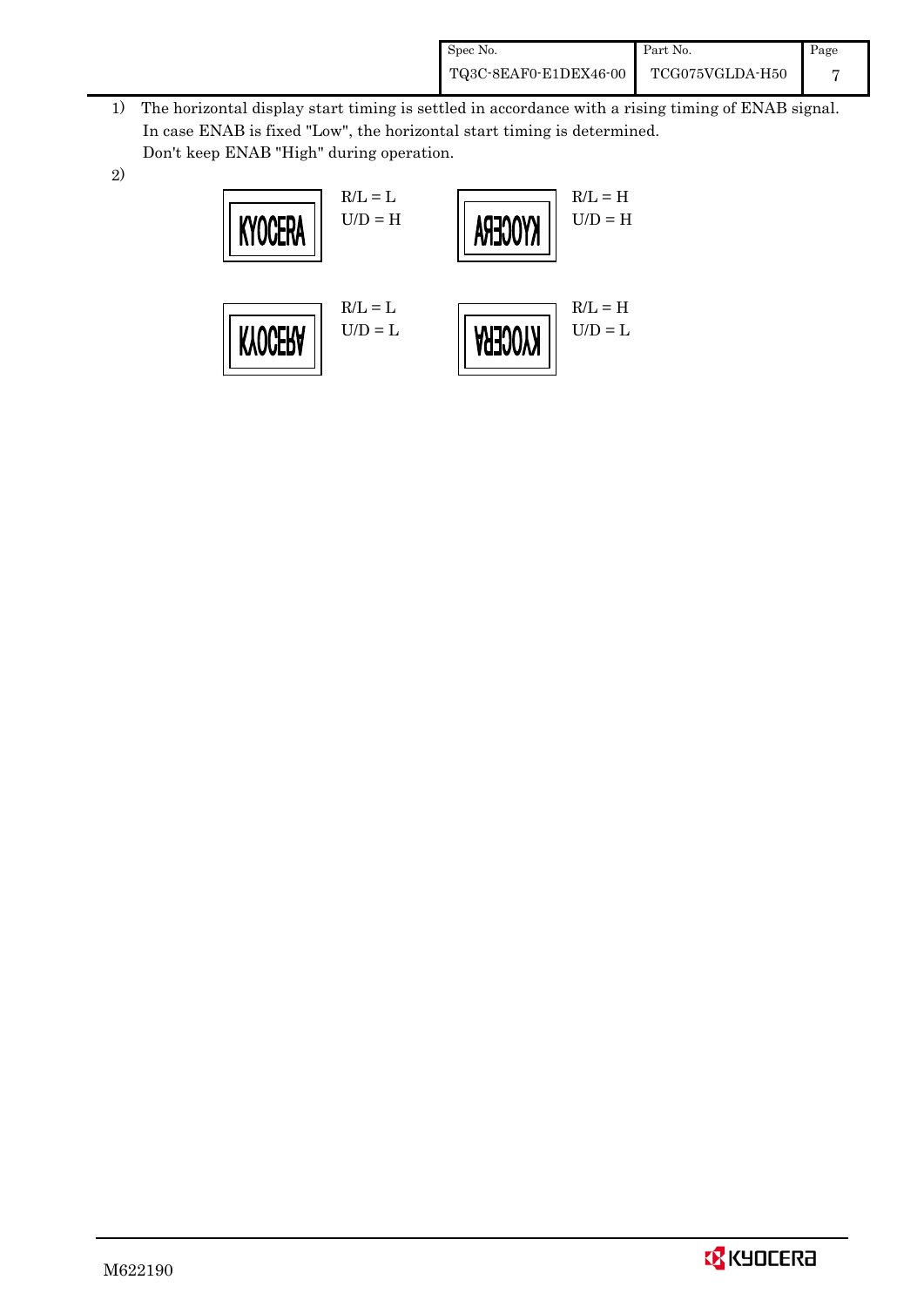#### 8. Input timing characteristics

## Item Symbol Min Typ Max Unit Note Frequency 1/Tc 22.66 25.18 27.69 MHz Clock Duty ratio  $\begin{array}{|c|c|c|c|c|c|c|c|c|} \hline \end{array}$  Tch/Tc  $\begin{array}{|c|c|c|c|c|c|c|} \hline \end{array}$  60  $\begin{array}{|c|c|c|c|c|c|} \hline \end{array}$  % Set up time Tds 5 㸫 㸫 ns Data Hold time  $\left| \begin{array}{ccc} \text{Tdh} & 10 & | & - \end{array} \right|$   $\left| \begin{array}{ccc} - & | & \text{ns} \end{array} \right|$  $30.0$  |  $31.8$  |  $-$  |  $\mu$  s Cycle TH Horizontal sync. Cycle TH 770 800 900 clock signal Pulse width  $THp \mid 2 \mid 96 \mid 200 \mid clock$ Cycle TV 515 525 560 line Vertical sync. signal Pulse width TVp 2 <sup>㸫</sup> 34 line Horizontal display period THd 640 640 clock Hsync,-Clock phase difference  $\vert$  THc  $\vert$  10  $\vert$   $\vert$  Tc-10  $\vert$  ns Hsync-Vsync. phase difference  $\vert$  TVh  $\vert$  2Tc  $\vert$   $-$  TH-THp-1 ns Vertical sync. signal start position  $\begin{array}{|c|c|c|c|c|c|c|c|c|} \hline \text{V} & \text{TVs} & 34 & \text{line} \end{array}$  line Vertical display period  $\overline{Y}$  TVd  $\overline{480}$  line

#### 8-1. Timing characteristics

1) In case of lower frequency, the deterioration of the display quality, flicker etc., may occur.

### 8-2. Horizontal display position

| Item                                               |             | Symbol         | Min | Typ | Max     | Unit  | Note |
|----------------------------------------------------|-------------|----------------|-----|-----|---------|-------|------|
|                                                    | Set up time | $\mathrm{Tes}$ | Ð   |     | $Tc-10$ | ns    |      |
| Enable signal                                      | Pulse width | Tep            | 2   | 640 | TH-10   | clock |      |
| H <sub>SYNC</sub> - Enable signal phase difference |             | The            | 44  |     | TH-664  | clock |      |

1) When ENAB is fixed at "Low", the display starts from the data of C104(clock) as shown in 8-5.

2) The horizontal display position is determined by ENAB signal.

### 8-3. Vertical display position

- 1) The vertical display position (TVs) is 34th line.
- 2) ENAB signal is independent of vertical display position.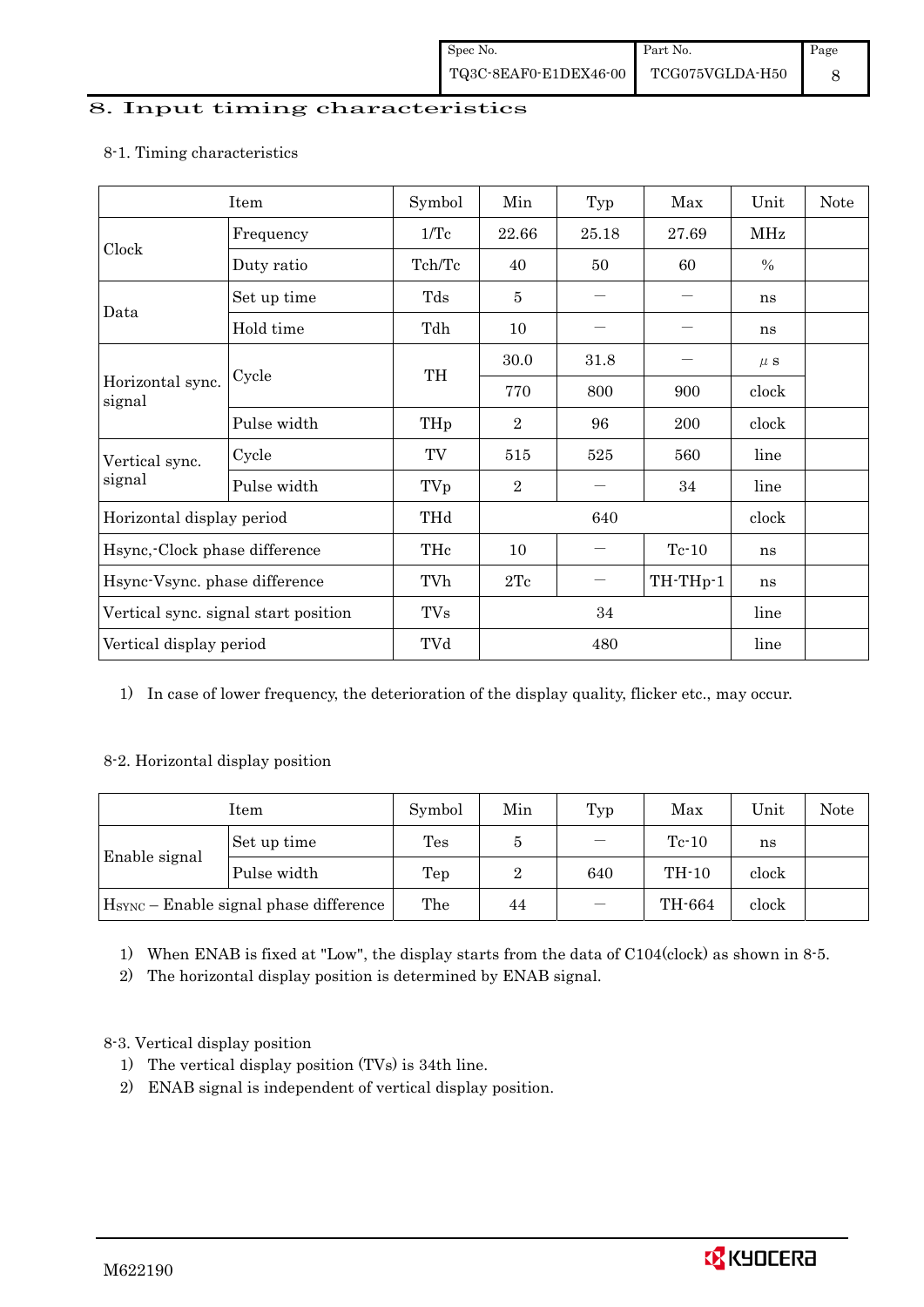8-4. Input Data Signals and Display position on the screen

| D1, DH1 | D <sub>2</sub> , DH <sub>1</sub> | D3, DH1                       |                              | D640, DH1 |
|---------|----------------------------------|-------------------------------|------------------------------|-----------|
| D1, DH2 | D2, DH2                          | D3, DH2                       |                              |           |
|         |                                  | D1, DH480 D2, DH480 D3, DH480 | $\bf{B}$<br>G<br>$\mathbf R$ |           |

#### 8-5. Input timing characteristics



- 1) When ENAB is fixed at "Low", the display starts from the data of C104(Clock).
- 2) The vertical display position(TVs) is fixed at 34th line.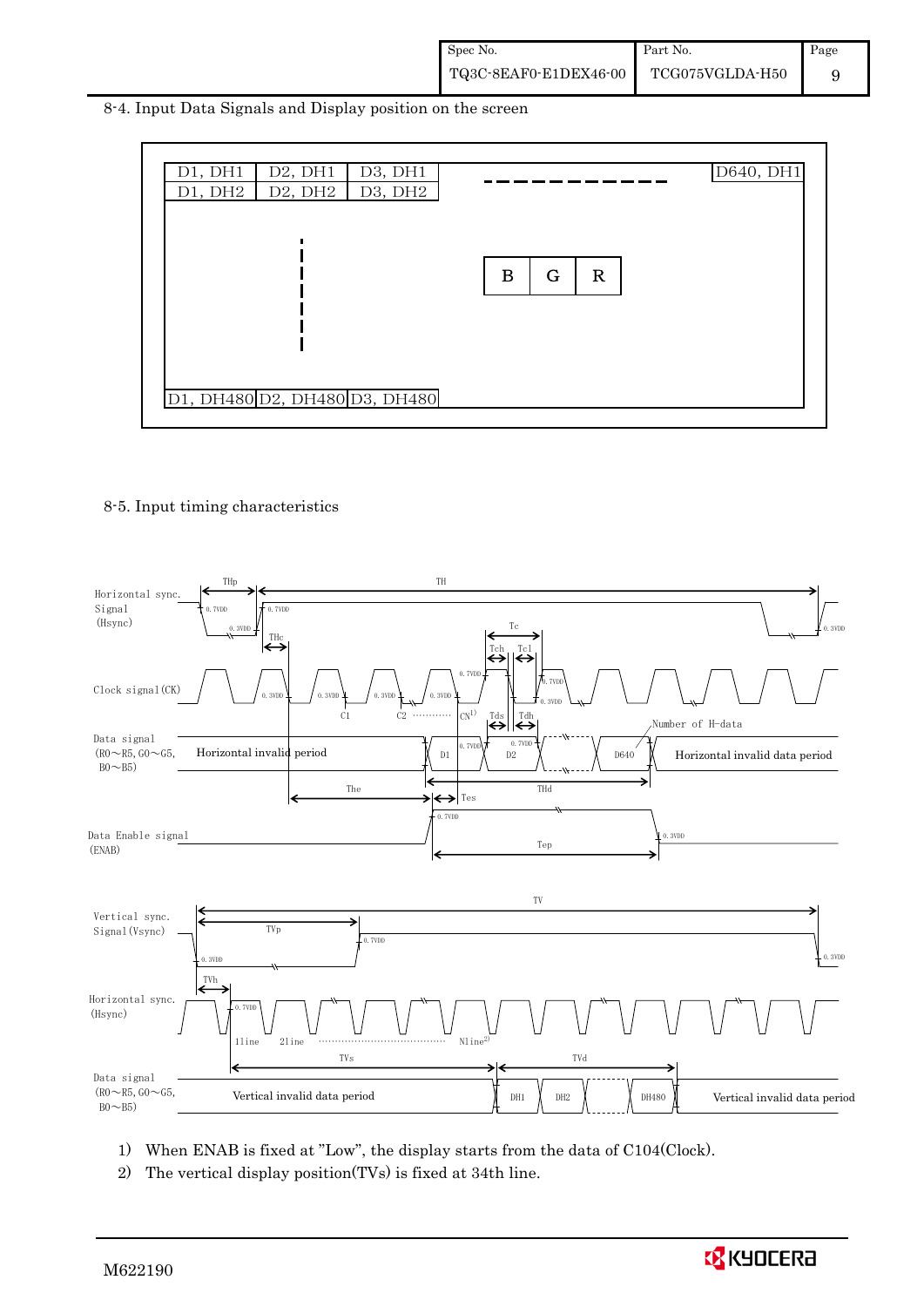#### 9. Backlight characteristics

| Item                |         | Symbol | Min.           | Typ.     | Max.                     | Unit | Note                           |
|---------------------|---------|--------|----------------|----------|--------------------------|------|--------------------------------|
| Forward current     | 1)      | ΙF     | $\blacksquare$ | $13.5\,$ | $\blacksquare$           | mA   | Ta= $-20\sim70$ °C             |
|                     |         |        |                | (28.5)   | (30.3)                   |      | IF=13.5mA, Ta= $-20^{\circ}$ C |
| Forward voltage     | 1)      | VF     |                | (27.5)   | (29.3)                   |      | IF=13.5mA, Ta= $25^{\circ}$ C  |
|                     |         |        |                | (26.9)   | (28.7)                   |      | IF=13.5mA, Ta= $70^{\circ}$ C  |
| Operating life time | (2), 3) | T      |                | (50,000) | $\overline{\phantom{a}}$ | h    | IF=13.5mA, Ta= $25^{\circ}$ C  |

1) For each "AN-CA"

2) When brightness decrease 50% of minimum brightness. The average life of a LED will decrease when the LCD is operating at higher temperatures.

- 3) Life time is estimated data.(Condition : IF=13.5mA, Ta=25℃ in chamber).
- 4) An input current below 5.0mA may reduce the brightness uniformity of the LED backlight. This is because the amount of light from each LED chip is different. Therefore, please evaluate carefully before finalizing the input current.

## 10. Lot number identification

The lot number shall be indicated on the back of the backlight case of each LCD.

 $TCG075VGLDA-H50 -  $\Box\Box$  -  $\Box\Box$  -  $\Box$  \nMADE IN  $\Box\Box\Box\Box\Box$$  $\downarrow \downarrow \quad \downarrow \quad \downarrow \qquad \qquad \downarrow$  $1 \ 2 \ 3 \ 4$  5

| No1. No5. above indicate              |
|---------------------------------------|
| 1. Year code                          |
| 2. Month code                         |
| 3. Date                               |
| 4. Version Number                     |
| 5. Country of origin (Japan or China) |

| Year  | 2010           | 2011           | 2012           | 2013 | 2014           | 2015           |
|-------|----------------|----------------|----------------|------|----------------|----------------|
| Code  | $\overline{0}$ | 1              | $\overline{2}$ | 3    | 4              | $\overline{5}$ |
|       |                |                |                |      |                |                |
| Month | Jan.           | Feb.           | Mar.           | Apr. | May            | Jun.           |
| Code  | 1              | $\overline{2}$ | 3              | 4    | $\overline{5}$ | $\,6\,$        |
|       |                |                |                |      |                |                |
| Month | Jul.           | Aug.           | Sep.           | Oct. | Nov.           | Dec.           |
| Code  | 7              | 8              | 9              | X    | Y              | Z              |

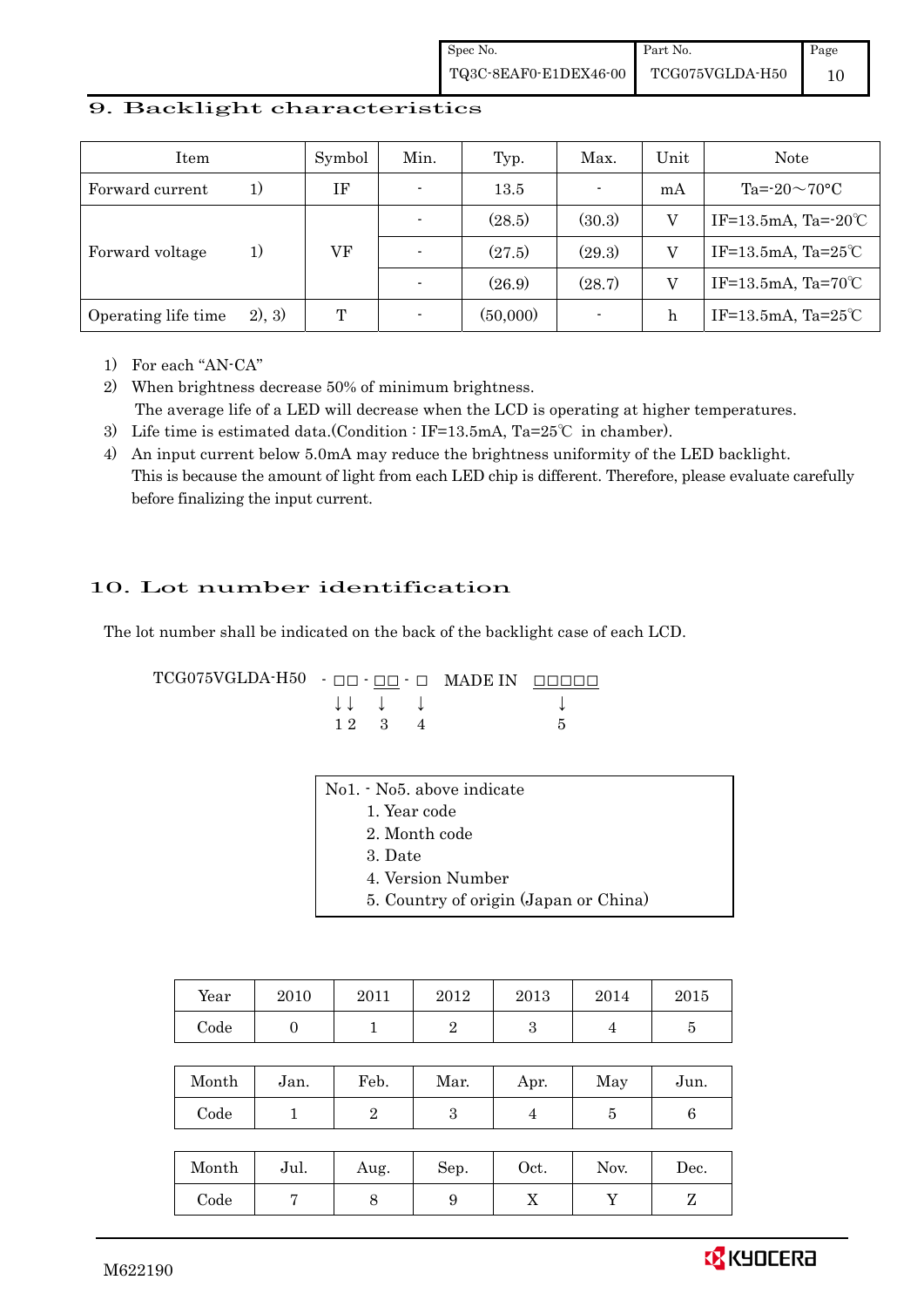#### 11. Warranty

#### 11-1. Incoming inspection

Please inspect the LCD within one month after your receipt.

11-2. Production warranty

 Kyocera warrants its LCD's for a period of 12 months from the ship date. Kyocera shall, by mutual agreement, replace or re-work defective LCD's that are shown to be Kyocera's responsibility.

## 12. Precautions for use

#### 12-1. Installation of the LCD

- 1) A transparent protection plate shall be added to protect the LCD and its polarizer
- 2) The LCD shall be installed so that there is no pressure on the LSI chips.
- 3) The LCD shall be installed flat, without twisting or bending.
- 4) Please design the housing window so that its edges are between the active area and the effective area of the LCD screen.
- 5) A transparent protection sheet is attached to the polarizer. Please remove the protection film slowly before use, paying attention to static electricity.

#### 12-2. Static electricity

- 1) Since CMOS ICs are mounted directly onto the LCD glass, protection from static electricity is required.
- 2) Workers should use body grounding. Operator should wear ground straps.

#### 12-3. LCD operation

1) The LCD shall be operated within the limits specified. Operation at values outside of these limits may shorten life, and/or harm display images.

#### 12-4. Storage

- 1) The LCD shall be stored within the temperature and humidity limits specified. Store in a dark area, and protect the LCD from direct sunlight or fluorescent light.
- 2) Always store the LCD so that it is free from external pressure onto it.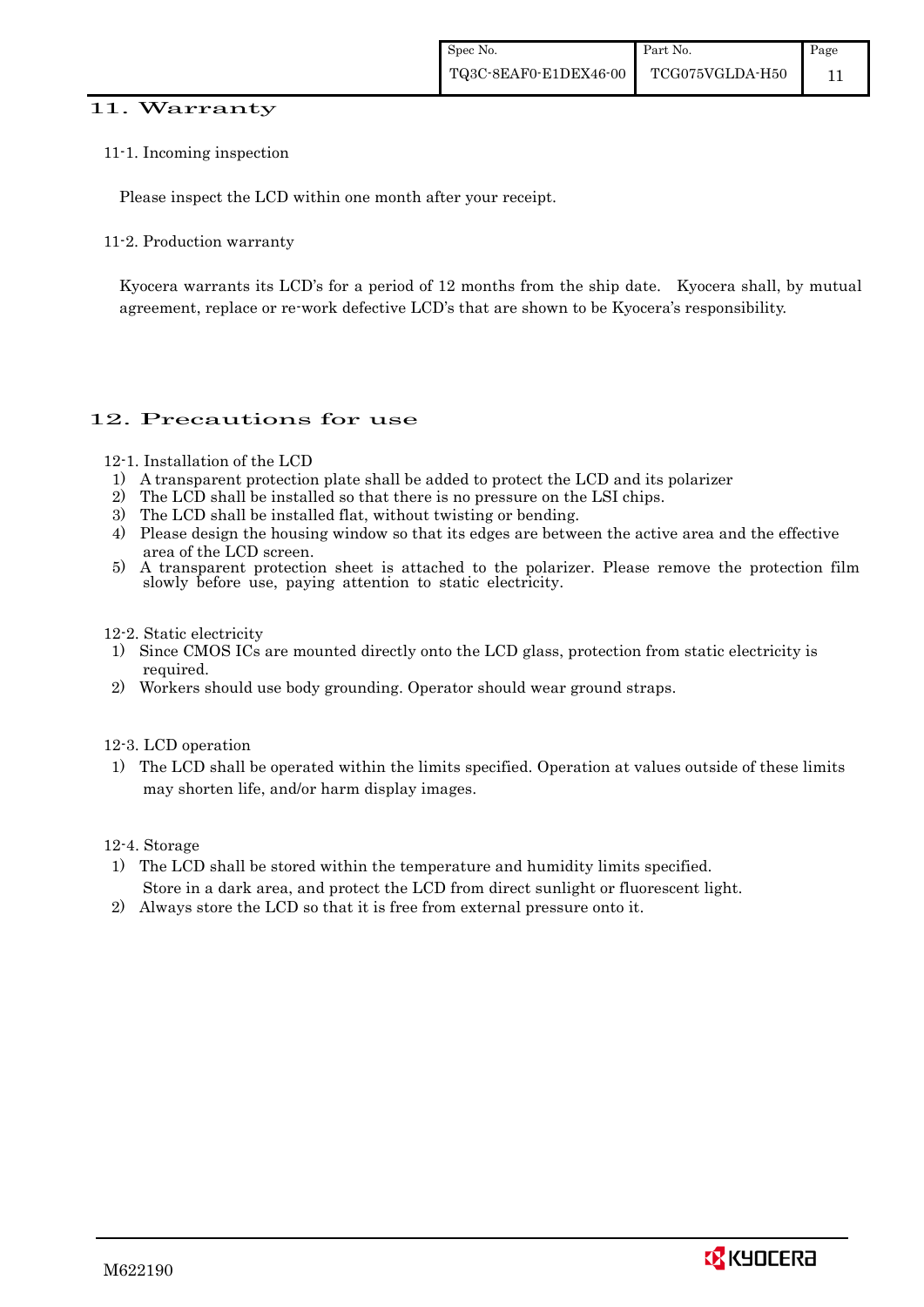#### 12-5. Usage

- 1) DO NOT store in a high humidity environment for extended periods. Polarizer degradation bubbles, and/or peeling off of the polarizer may result.
- 2) The front polarizer is easily scratched or damaged. Prevent touching it with any hard material, and from being pushed or rubbed.
- 3) The LCD screen may be cleaned by wiping the screen surface with a soft cloth or cotton pad using a little Ethanol.
- 4) Water may cause damage or discoloration of the polarizer. Clean condensation or moisture from any source immediately.
- 5) Always keep the LCD free from condensation during testing. Condensation may permanently spot or stain the polarizer.
- 6) Do not disassemble LCD because it will result in damage.
- 7) This Kyocera LCD has been specifically designed for use in general electronic devices, but not for use in a special environment such as usage in an active gas. Hence, when the LCD is supposed to be used in a special environment, evaluate the LCD thoroughly beforehand and do not expose the LCD to chemicals such as an active gas.
- 8) Please do not use solid-base image pattern for long hours because a temporary afterimage may appear. We recommend using screen saver etc. in cases where a solid-base image pattern must be used.
- 9) Liquid crystal may leak when the LCD is broken. Be careful not to let the fluid go into your eyes and mouth. In the case the fluid touches your body; rinse it off right away with water and soap.

| Test item                            | Test condition                                                                                        | Test time        | Judgement                                                  |                                                                            |
|--------------------------------------|-------------------------------------------------------------------------------------------------------|------------------|------------------------------------------------------------|----------------------------------------------------------------------------|
| High temp.<br>atmosphere             | $80^{\circ}$ C                                                                                        | 240h             | Display function<br>Display quality<br>Current consumption | $\therefore$ No defect<br>$\therefore$ No defect<br>$\therefore$ No defect |
| Low temp.<br>atmosphere              | $-30^{\circ}$ C                                                                                       | 240h             | Display function<br>Display quality<br>Current consumption | $\therefore$ No defect<br>$\therefore$ No defect<br>$\therefore$ No defect |
| High temp.<br>humidity<br>atmosphere | $40^{\circ}$ C 90% RH                                                                                 | 240h             | Display function<br>Display quality<br>Current consumption | $\therefore$ No defect<br>$\therefore$ No defect<br>$\therefore$ No defect |
| Temp. cycle                          | $-30^{\circ}$ C<br>0.5 <sub>h</sub><br>R.T.<br>0.5 <sub>h</sub><br>$80^{\circ}$ C<br>0.5 <sub>h</sub> | 10cycles         | Display function<br>Display quality<br>Current consumption | $\therefore$ No defect<br>: No defect<br>: No defect                       |
| High temp.<br>operation              | $70^{\circ}$ C                                                                                        | 500 <sub>h</sub> | Display function<br>Display quality<br>Current consumption | $\therefore$ No defect<br>$\therefore$ No defect<br>: No defect            |

## 13. Reliability test data

1) Each test item uses a test LCD only once. The tested LCD is not used in any other tests.

- 2) The LCD is tested in circumstances in which there is no condensation.
- 3) The reliability test is not an out-going inspection.
- 4) The result of the reliability test is for your reference purpose only. The reliability test is conducted only to examine the LCD's capability.

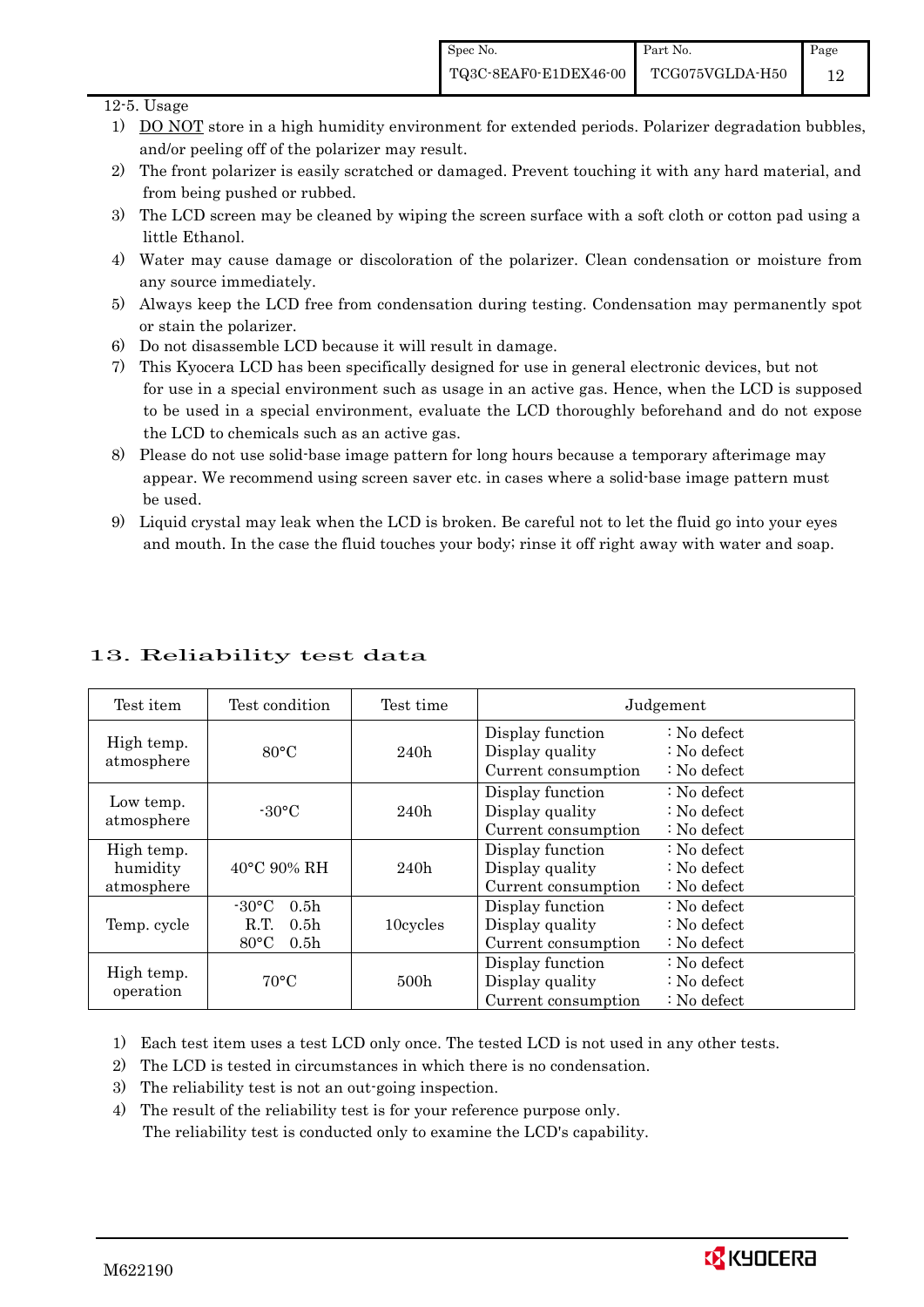

◁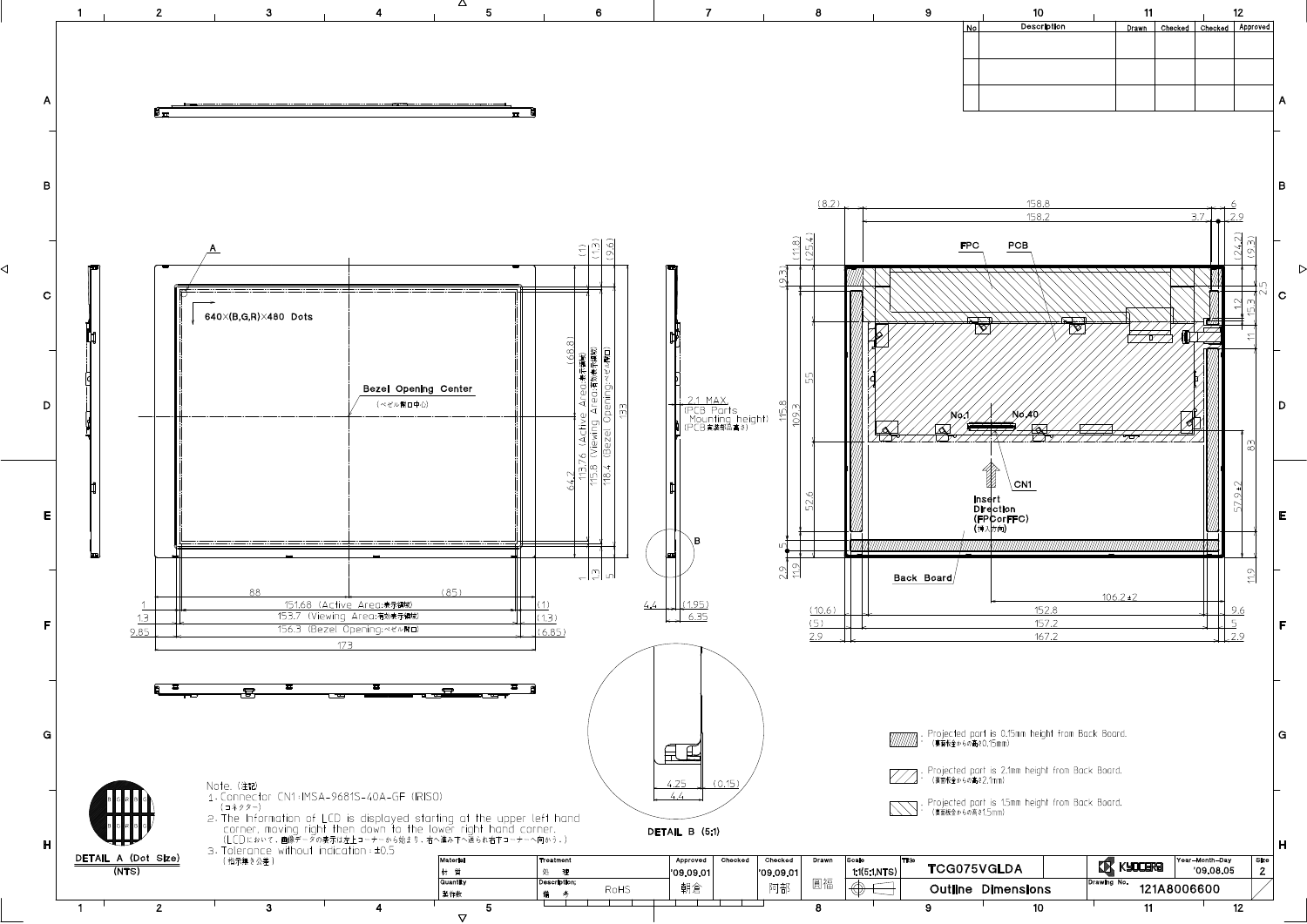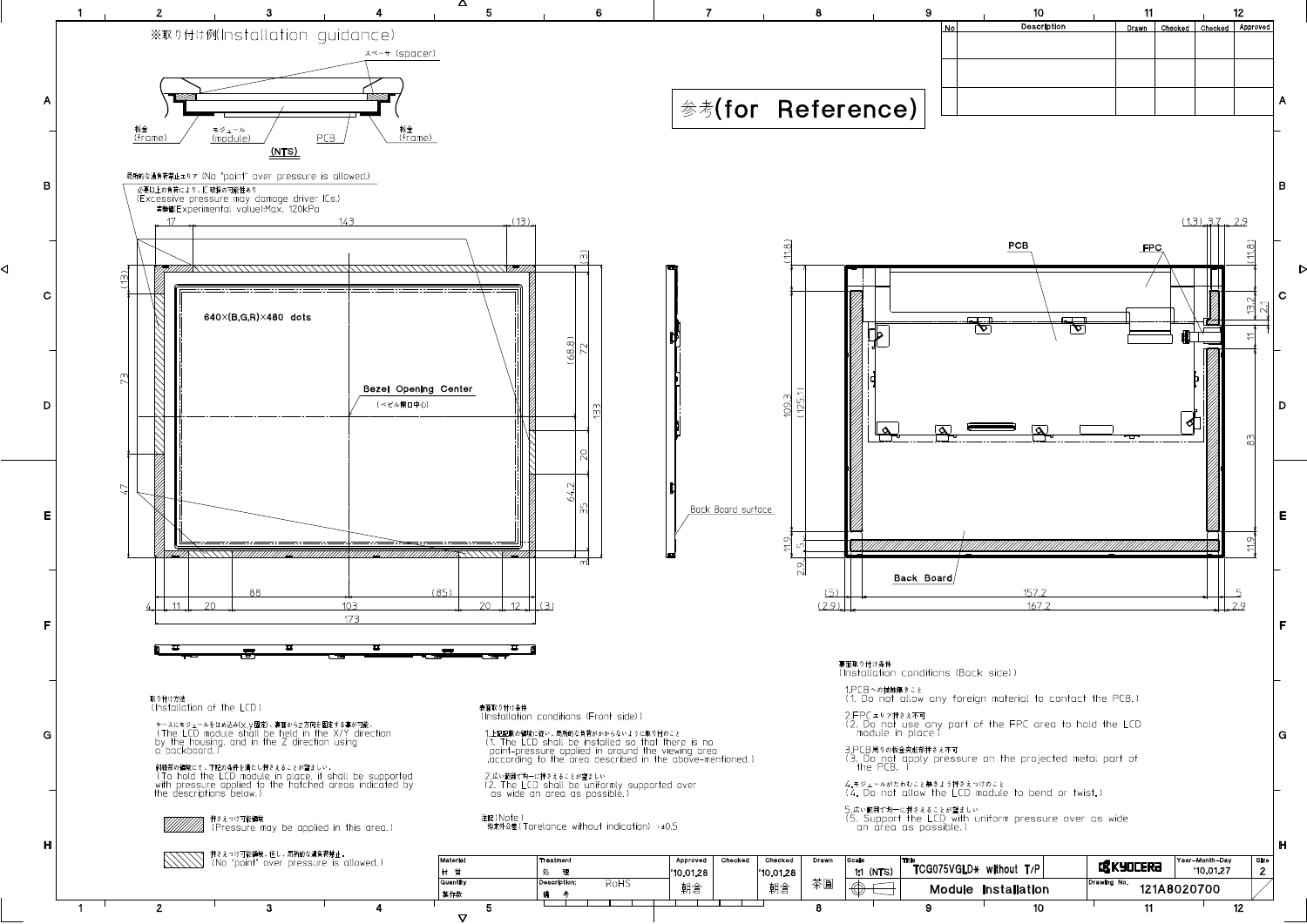| Spec No. | TQ3C-8EAF0-E2DEX46-00 |
|----------|-----------------------|
| Date     | February 12, 2010     |

## KYOCERA INSPECTION STANDARD

## TYPE : TCG075VGLDA-H50

## KYOCERA CORPORATION KAGOSHIMA HAYATO PLANT LCD DIVISION

| Original                                |          | Designed by $:$ Engineering dept. | Confirmed by : QA dept. |                                        |          |
|-----------------------------------------|----------|-----------------------------------|-------------------------|----------------------------------------|----------|
| Issue Date                              | Prepared | Checked                           | Approved                | Checked                                | Approved |
| February 12, 2010 $\int S \, Maezu \mu$ |          | $\frac{1}{2}$                     |                         | Jamajaki ( 4. Matrimoto J. Sakaguchi " | . fut    |

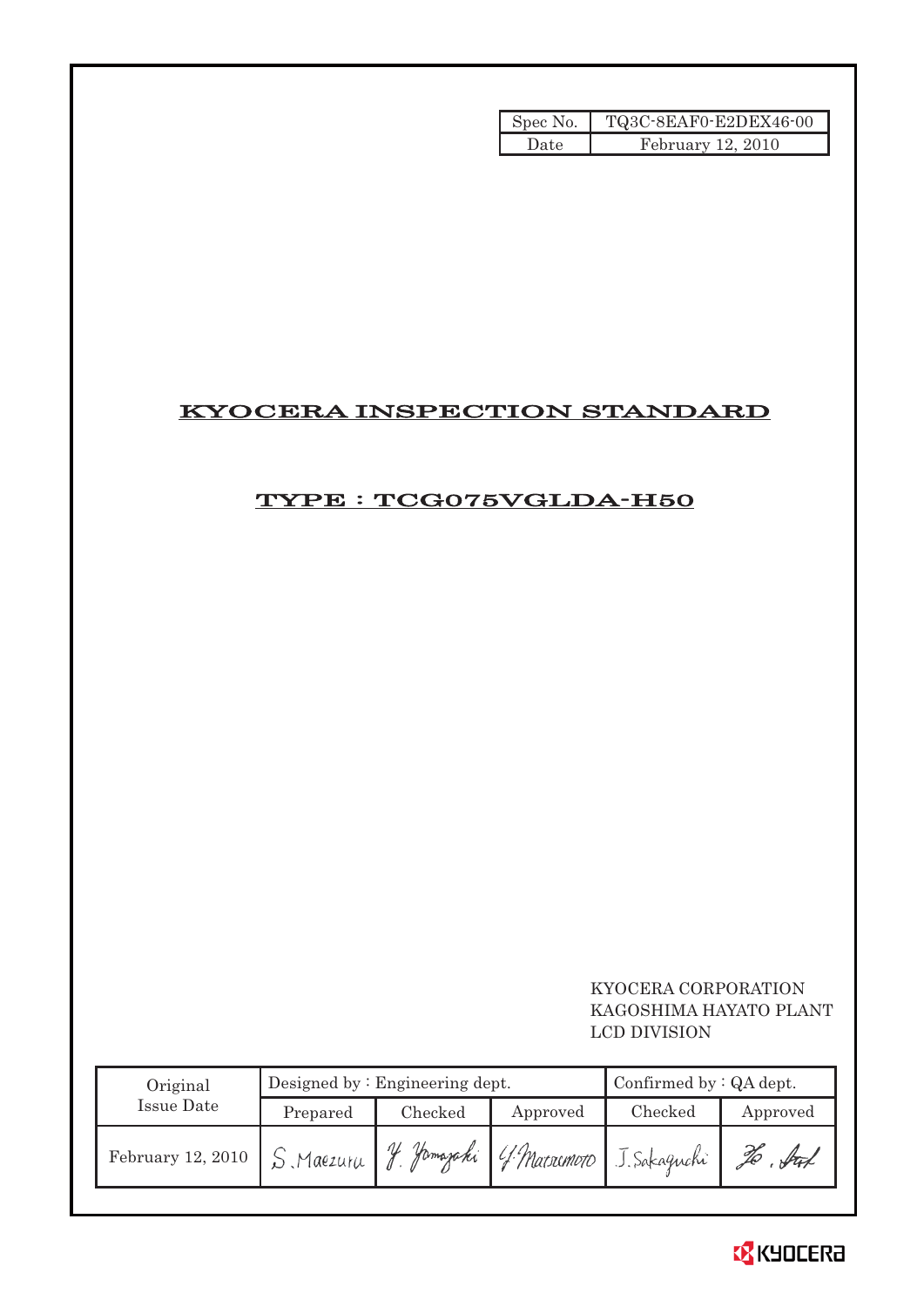| Spec No.              | Part No.        | Page |
|-----------------------|-----------------|------|
| TQ3C-8EAF0-E2DEX46-00 | TCG075VGLDA-H50 |      |

|                      |             |                                                            |  | Revision record                   |              |               |          |
|----------------------|-------------|------------------------------------------------------------|--|-----------------------------------|--------------|---------------|----------|
|                      |             | Confirmed by : QA dept.<br>Designed by : Engineering dept. |  |                                   |              |               |          |
| $\rm{\textbf{Date}}$ |             | Prepared                                                   |  | Checked<br>${\Large\bf Approved}$ |              | $\rm Checked$ | Approved |
|                      |             |                                                            |  |                                   |              |               |          |
|                      |             |                                                            |  |                                   |              |               |          |
| Rev.No.              | $\rm{Date}$ | Page                                                       |  |                                   | Descriptions |               |          |
|                      |             |                                                            |  |                                   |              |               |          |
|                      |             |                                                            |  |                                   |              |               |          |
|                      |             |                                                            |  |                                   |              |               |          |
|                      |             |                                                            |  |                                   |              |               |          |
|                      |             |                                                            |  |                                   |              |               |          |
|                      |             |                                                            |  |                                   |              |               |          |
|                      |             |                                                            |  |                                   |              |               |          |
|                      |             |                                                            |  |                                   |              |               |          |
|                      |             |                                                            |  |                                   |              |               |          |
|                      |             |                                                            |  |                                   |              |               |          |
|                      |             |                                                            |  |                                   |              |               |          |
|                      |             |                                                            |  |                                   |              |               |          |
|                      |             |                                                            |  |                                   |              |               |          |
|                      |             |                                                            |  |                                   |              |               |          |
|                      |             |                                                            |  |                                   |              |               |          |
|                      |             |                                                            |  |                                   |              |               |          |
|                      |             |                                                            |  |                                   |              |               |          |
|                      |             |                                                            |  |                                   |              |               |          |
|                      |             |                                                            |  |                                   |              |               |          |
|                      |             |                                                            |  |                                   |              |               |          |
|                      |             |                                                            |  |                                   |              |               |          |
|                      |             |                                                            |  |                                   |              |               |          |
|                      |             |                                                            |  |                                   |              |               |          |
|                      |             |                                                            |  |                                   |              |               |          |
|                      |             |                                                            |  |                                   |              |               |          |
|                      |             |                                                            |  |                                   |              |               |          |
|                      |             |                                                            |  |                                   |              |               |          |
|                      |             |                                                            |  |                                   |              |               |          |
|                      |             |                                                            |  |                                   |              |               |          |
|                      |             |                                                            |  |                                   |              |               |          |
|                      |             |                                                            |  |                                   |              |               |          |
|                      |             |                                                            |  |                                   |              |               |          |
|                      |             |                                                            |  |                                   |              |               |          |
|                      |             |                                                            |  |                                   |              |               |          |
|                      |             |                                                            |  |                                   |              |               |          |
|                      |             |                                                            |  |                                   |              |               |          |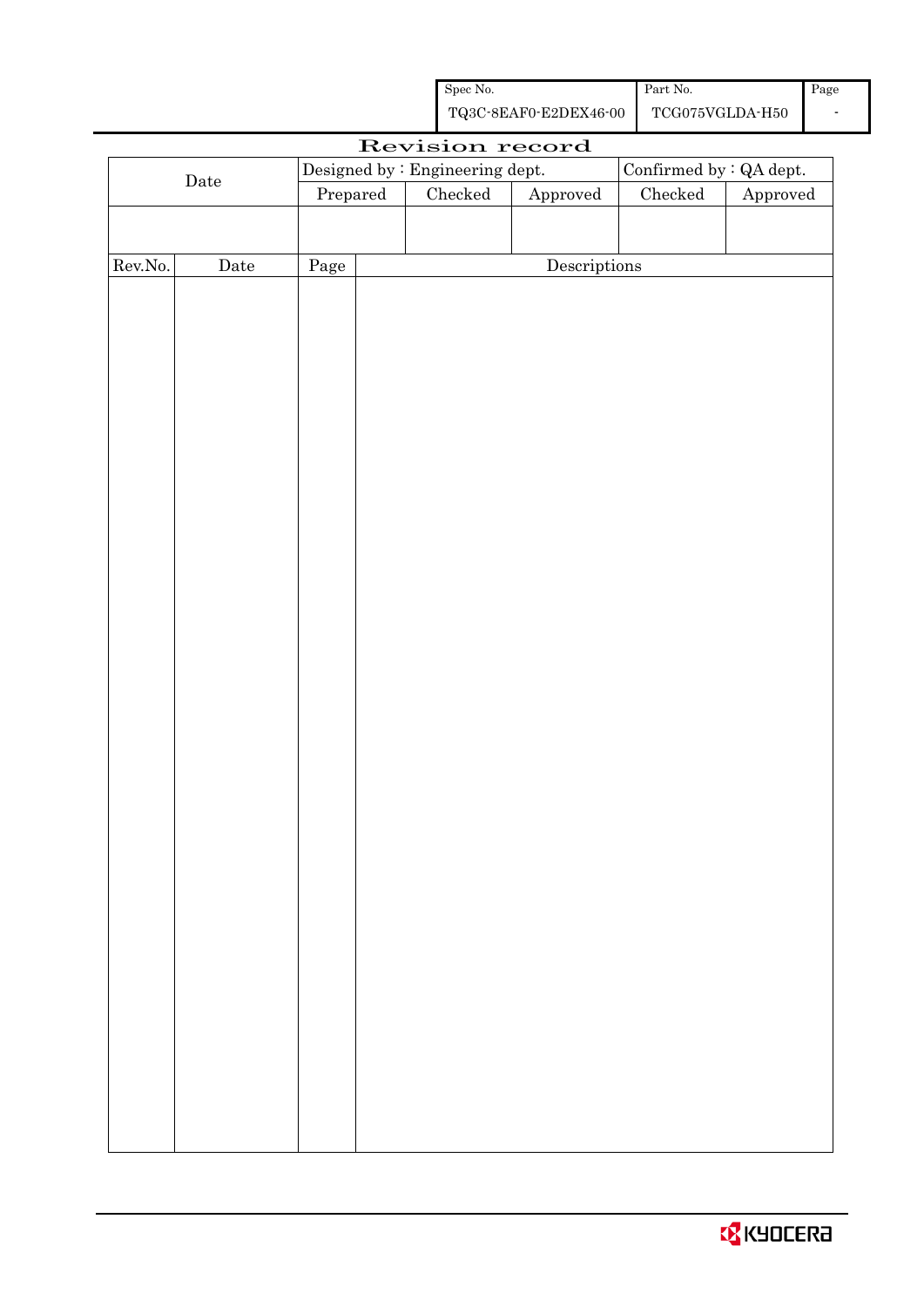|                  | Visuals specification |
|------------------|-----------------------|
| $1$ $N_{\rm{L}}$ |                       |

| 1) Note         |                                                                                                                                                                                       |                                                                                                                                                                          |                                                                                        |  |  |  |  |
|-----------------|---------------------------------------------------------------------------------------------------------------------------------------------------------------------------------------|--------------------------------------------------------------------------------------------------------------------------------------------------------------------------|----------------------------------------------------------------------------------------|--|--|--|--|
|                 | <b>Note</b>                                                                                                                                                                           |                                                                                                                                                                          |                                                                                        |  |  |  |  |
| General         | Customer identified anomalies not defined within this inspection standard shall be<br>1.<br>reviewed by Kyocera, and an additional standard shall be determined by mutual<br>consent. |                                                                                                                                                                          |                                                                                        |  |  |  |  |
|                 | 2.                                                                                                                                                                                    | This inspection standard about the image quality shall be applied to any defect within<br>the effective viewing area and shall not be applicable to outside of the area. |                                                                                        |  |  |  |  |
|                 |                                                                                                                                                                                       |                                                                                                                                                                          |                                                                                        |  |  |  |  |
|                 | 3.                                                                                                                                                                                    | Inspection conditions                                                                                                                                                    |                                                                                        |  |  |  |  |
|                 | Luminance                                                                                                                                                                             |                                                                                                                                                                          | $:500$ Lux min.                                                                        |  |  |  |  |
|                 |                                                                                                                                                                                       | Inspection distance                                                                                                                                                      | : 300 mm.                                                                              |  |  |  |  |
|                 | Temperature                                                                                                                                                                           |                                                                                                                                                                          | : 25 $\pm$ 5°C                                                                         |  |  |  |  |
|                 | Direction                                                                                                                                                                             |                                                                                                                                                                          | : Directly above                                                                       |  |  |  |  |
| Definition of   | Dot defect                                                                                                                                                                            | Bright dot defect                                                                                                                                                        | The dot is constantly "on" when power applied to the                                   |  |  |  |  |
| inspection item |                                                                                                                                                                                       |                                                                                                                                                                          | LCD, even when all "Black" data sent to the screen.                                    |  |  |  |  |
|                 |                                                                                                                                                                                       |                                                                                                                                                                          | Inspection tool: 5% Transparency neutral density filter.                               |  |  |  |  |
|                 |                                                                                                                                                                                       |                                                                                                                                                                          | Count dot: If the dot is visible through the filter.                                   |  |  |  |  |
|                 |                                                                                                                                                                                       |                                                                                                                                                                          | Don't count dot: If the dot is not visible through the                                 |  |  |  |  |
|                 |                                                                                                                                                                                       |                                                                                                                                                                          | filter.<br>GBRGBRGB<br>RGBRGBRGB<br>dot defect<br>RGBRGBRGB                            |  |  |  |  |
|                 |                                                                                                                                                                                       | Black dot defect                                                                                                                                                         | The dot is constantly "off" when power applied to the                                  |  |  |  |  |
|                 |                                                                                                                                                                                       |                                                                                                                                                                          | LCD, even when all "White" data sent to the screen.                                    |  |  |  |  |
|                 |                                                                                                                                                                                       | Adjacent dot                                                                                                                                                             | Adjacent dot defect is defined as two or more bright dot                               |  |  |  |  |
|                 |                                                                                                                                                                                       |                                                                                                                                                                          | defects or black dot defects.                                                          |  |  |  |  |
|                 |                                                                                                                                                                                       |                                                                                                                                                                          | G B R G B R<br>$RGBRGBRG$<br>dot defect<br> R G B R G B R G                            |  |  |  |  |
|                 | External                                                                                                                                                                              | Bubble, Scratch,                                                                                                                                                         | Visible operating (all pixels "Black" or "White") and non                              |  |  |  |  |
|                 | inspection                                                                                                                                                                            | Foreign particle                                                                                                                                                         | operating.                                                                             |  |  |  |  |
|                 |                                                                                                                                                                                       | (Polarizer, Cell,                                                                                                                                                        |                                                                                        |  |  |  |  |
|                 |                                                                                                                                                                                       | Backlight)                                                                                                                                                               |                                                                                        |  |  |  |  |
|                 |                                                                                                                                                                                       | Appearance                                                                                                                                                               | Does not satisfy the value at the spec.                                                |  |  |  |  |
|                 |                                                                                                                                                                                       | inspection                                                                                                                                                               |                                                                                        |  |  |  |  |
|                 | Others                                                                                                                                                                                | LED wires                                                                                                                                                                | Damaged to the LED wires, connector, pin, functional<br>failure or appearance failure. |  |  |  |  |
|                 | Definition                                                                                                                                                                            | Definition of circle size                                                                                                                                                | Definition of linear size                                                              |  |  |  |  |
|                 | of size                                                                                                                                                                               |                                                                                                                                                                          |                                                                                        |  |  |  |  |
|                 |                                                                                                                                                                                       | $d = (a + b)/2$                                                                                                                                                          |                                                                                        |  |  |  |  |